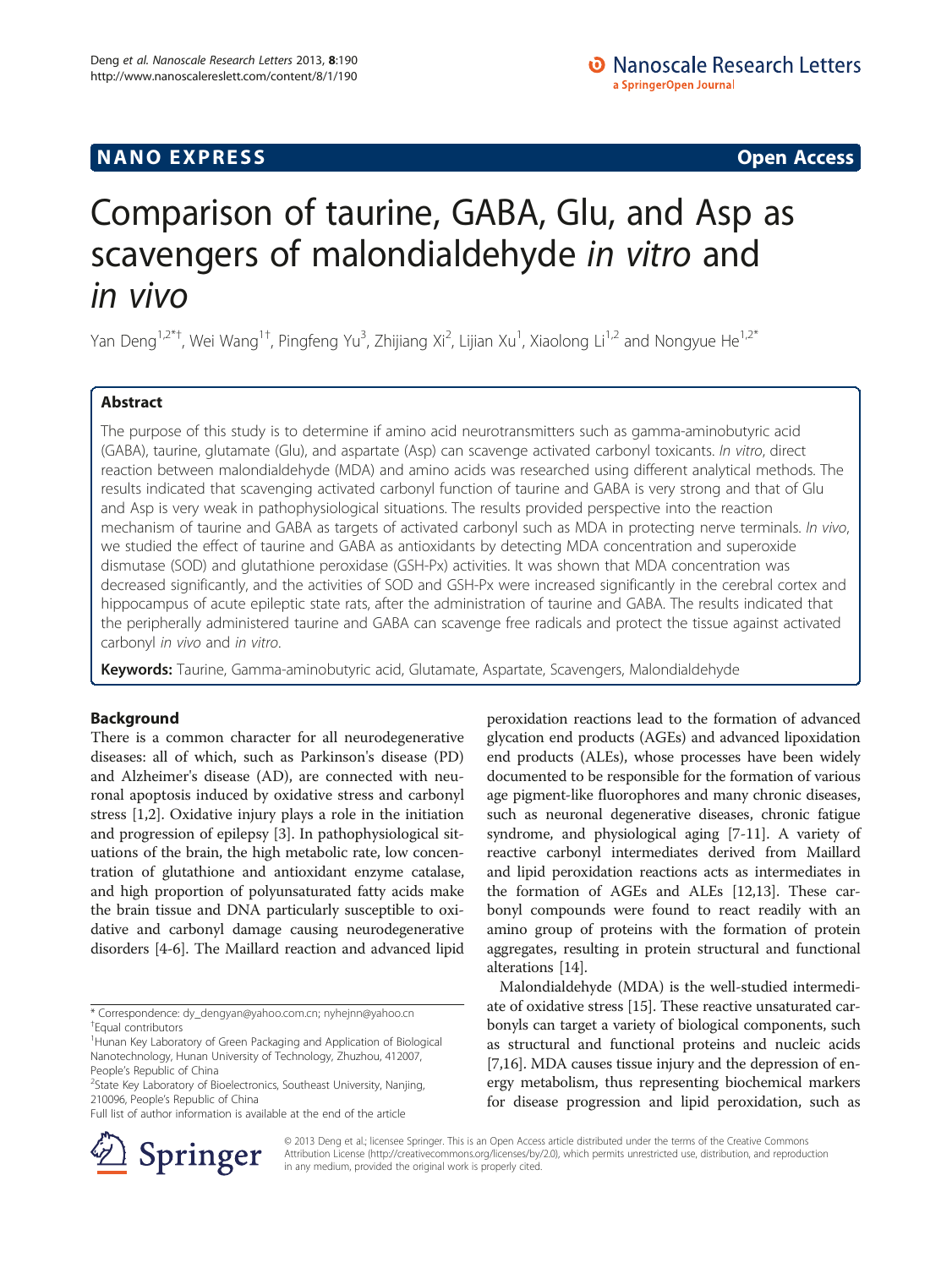Huntington's disease [[17](#page-7-0)], familial amyotrophic lateral sclerosis (ALS) [\[18\]](#page-7-0), AD, and vascular dementia [\[19,20](#page-7-0)]. Recent research results suggest that schizophrenic patients exhibit increased MDA levels, which lead to neuronal damage [\[21\]](#page-7-0). ALEs such as MDA have been implicated in the neuronal loss observed in a variety of neuropathological cases including AD, ALS, PD, and ischemia [\[2,16](#page-7-0),[22\]](#page-7-0). These findings further support a role of carbonyl injury in the pathogenesis and the potential benefits of antioxidant therapy [[23](#page-7-0)].

Taurine (2-aminoethanesulfonic acid) and gammaaminobutyric acid (GABA) are both natural amino acids with wide occurrence. In the context of the neural system, taurine and GABA are inhibitory amino acid neurotransmitters, and glutamate and aspartate are excitatory amino acids. Taurine was originally described to inhibit lipid peroxidation [\[24](#page-7-0)]. At present, taurine has been demonstrated to protect the brain against lipid peroxidation and oxidative stress [\[25,26](#page-7-0)]. It has also been shown that GABA exhibits anti-hypertensive effect, activates the blood flow, and increases the oxygen supply in the brain to enhance metabolic function of brain cells [\[27](#page-7-0)]. Evidence suggests GABA-improved visual cortical function in senescent monkeys [[28\]](#page-7-0). Decreased proportion of GABA associated with age-related degradation of neuronal function and neuronal degenerative diseases [\[29](#page-7-0)]. Recent study showed GABA-alleviated oxidative damage [[30\]](#page-7-0). Glutamate (Glu) and aspartate (Asp) are reported to prevent cardiac toxicity by alleviating oxidative stress [[31\]](#page-7-0). In this paper, it is hypothesized that several amino acids may inhibit the formation of ALEs and scavenge reactive carbonyl compounds such as MDA based on a potential carbonyl-amine reaction under physiological conditions, and its function is in vitro compared; also, the strong inhibition function of amino acids was investigated in vivo.

# Methods

# Materials and preparation

Taurine, GABA, Glu, and Asp were purchased from Sinopharm Chemical Reagent C., Ltd (Shanghai, China). 1,1,3,3-Tetramethoxypropane (TMP) and pentylenetetrazol (PTZ) were obtained from Fluka Chemie AG (Buchs, Switzerland). MDA detection kit, superoxide dismutase (SOD) detection kit, glutathione peroxidase (GSH-Px) detection kit, and total protein quantification kit (Coomassie Brilliant Blue) were purchased from Nanjing Jiancheng Bioengineering Institute (Nanjing, China). Other chemicals used were purchased from HuiHong Chemical Reagent C., Ltd. (Changsha, China).

MDA stock solution (40 mM) was prepared by hydrolyzing TMP according to a method described by Kikugawa and Beppu [[32](#page-7-0)]. Thus, 0.17 mL (1.0 mmol) of TMP was added in 4 mL of 1.0 M HCl and shaken at 40°C for about 2 min. After the TMP was fully hydrolyzed, the pH was adjusted to 7.4 with 6.0 M NaOH, and the stock solution was finally made up to 25 mL with 0.2 M PBS (pH 7.4). The stock solution was checked by measuring the absorbance at 266 nm using  $\varepsilon_{266} = 31{,}500 \text{ M}^{-1} \text{ cm}^{-1}$ .

# In vitro incubation experiments and HPLC, fluorescence, and LC/MS analysis of the incubation mixture

Several amino acids were incubated with MDA (5.0 mM) in 5 mL of 0.2 M PBS at 37°C (pH 7.4). Samples were analyzed by high-performance liquid chromatography (HPLC), fluorescence, or liquid chromatography/mass spectrometry (LC/MS) [[26](#page-7-0),[33](#page-7-0)].

# Animals and drug treatment

Male or female Sprague–Dawley rats (180 to 230 g) were employed for the experiments (Shanghai Experimental Animal Center, Chinese Academy of Sciences). Five rats were kept in individual cages with water and food available *ad libitum*. The animal room was maintained at 21°C to 23°C, with a 12-h light–dark cycle. All experimental procedures were approved by the Committee of Laboratory Animals, Chinese Academy of Sciences.

Rats were intraperitoneally (i.p.) administered with 70-mg/kg dose of 1% PTZ (dissolved in saline) to induced auditory evoked potential (AEP). Control animals received the same amount of saline injections. The seizures were rated according to the following criteria [\[34,35](#page-8-0)]: stage 0, no response; stage I, ear and facial twitching; stage II, myoclonic jerks without upright position; stage III, myoclonic jerks, upright position with bilateral forelimb clonus; stage IV, clonic-tonic seizure; and stage V, generalized clonic-tonic seizures, loss of postural control.

Experimental rats were divided into four groups as follows: group 1, rats were treated with saline; group 2, rats were i.p. injected with a dose of 70 mg/kg PTZ to induce the onset of seizures; group 3, rats were i.p. coadministered with a dose of 70 mg/kg PTZ since i.p. injected with a dose of 500 mg/kg taurine after 30 min; and group 4, rats were i.p. co-administered with a dose of 70 mg/kg PTZ since i.p. injected with a dose of 500 mg/kg GABA after 30 min. After 1 h, the animals were killed, the brains were dissected, the cerebral cortex and hippocampus tissues were removed, and blood was withdrawn. The brain tissue was rinsed in ice-cold normal saline, added to nine times ice-cold normal saline, homogenized, and centrifuged at 5,000×g for 15 min at 4°C. The blood was centrifuged at 3,000×g for 15 min. The supernatant and serum were obtained and stored in a −20°C refrigerator for MDA assays and antioxidant enzymes' (SOD, GSH-Px) activity assays. The protein concentration was determined by Coomassie Brilliant Blue method.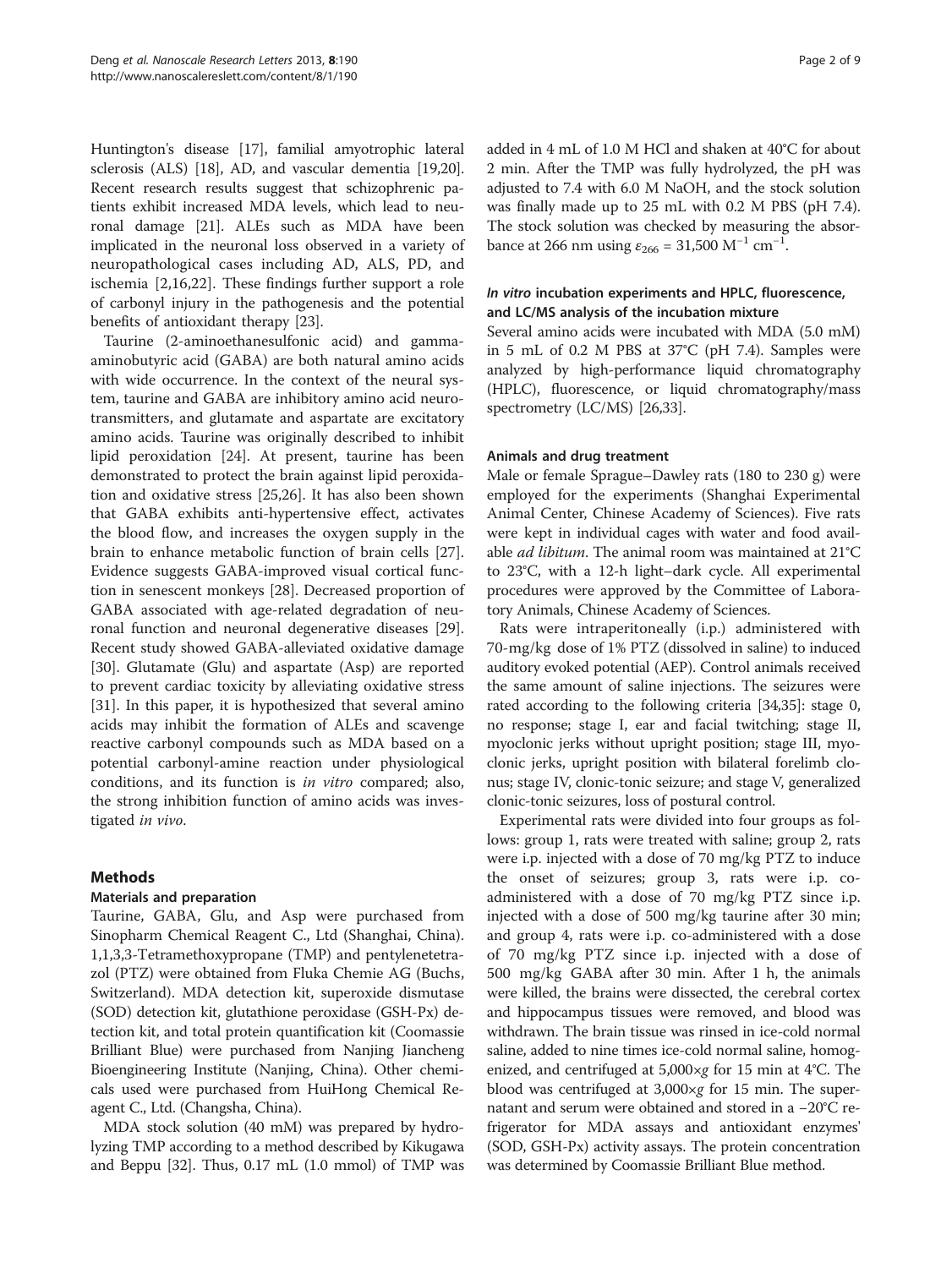<span id="page-2-0"></span>MDA assay and antioxidant enzyme activity measurement The MDA and antioxidant enzymes' (SOD, GSH-Px) activity of the cerebral cortex and the hippocampus tissue and blood from PTZ-induced AEP were evaluated by MDA assay and antioxidant enzymes' (SOD, GSH-Px) kits according to the manufacturer's instructions.

# **Statistics**

Data were shown as mean ± S.E.M. Statistical evaluation was carried out by one-way analysis of variance (ANOVA) followed by Scheffe's multiple range tests.  $P < 0.05$  was considered to be significant.

# Results

# Incubation products assayed by HPLC and fluorescence

The mixture was separated at acidic pH through HPLC and fluorescence after amino acids (5.0 mM) were incubated with MDA (5.0 mM) in 0.2 M PBS, pH 7.4, at 37°C for 48 h. Because the standard absorbance spectrum of MDA showed a peak at 266 nm under a neutral condition and a peak at 245 nm under an acidic condition while taurine had no absorption in the range of 200 to 400 nm, products should show a peak at approximately 245 nm. By choosing the wavelengths at 274 to 278 nm, the first new products (products 1, 3, 5, and 6) were observed



Figure 1 Principal reaction products. Taurine + MDA, GABA + MDA, Glu + MDA, and Asp + MDA separated by HPLC analysis. Taurine, GABA, Glu, and Asp (5.0 mM) were incubated with MDA (5.0 mM) in 0.2 mM PBS (pH 7.4) at 37°C for 24 h. The principal reaction products of taurine + MDA separated by HPLC analysis were observed at 278 (A) and 391 nm (B). The principal reaction products of GABA + MDA separated by HPLC analysis were observed at 278 (C) and 391 nm (D). The principal reaction products of Glu + MDA and Asp + MDA separated by HPLC analysis were observed at 278 (E) and 278 nm (F).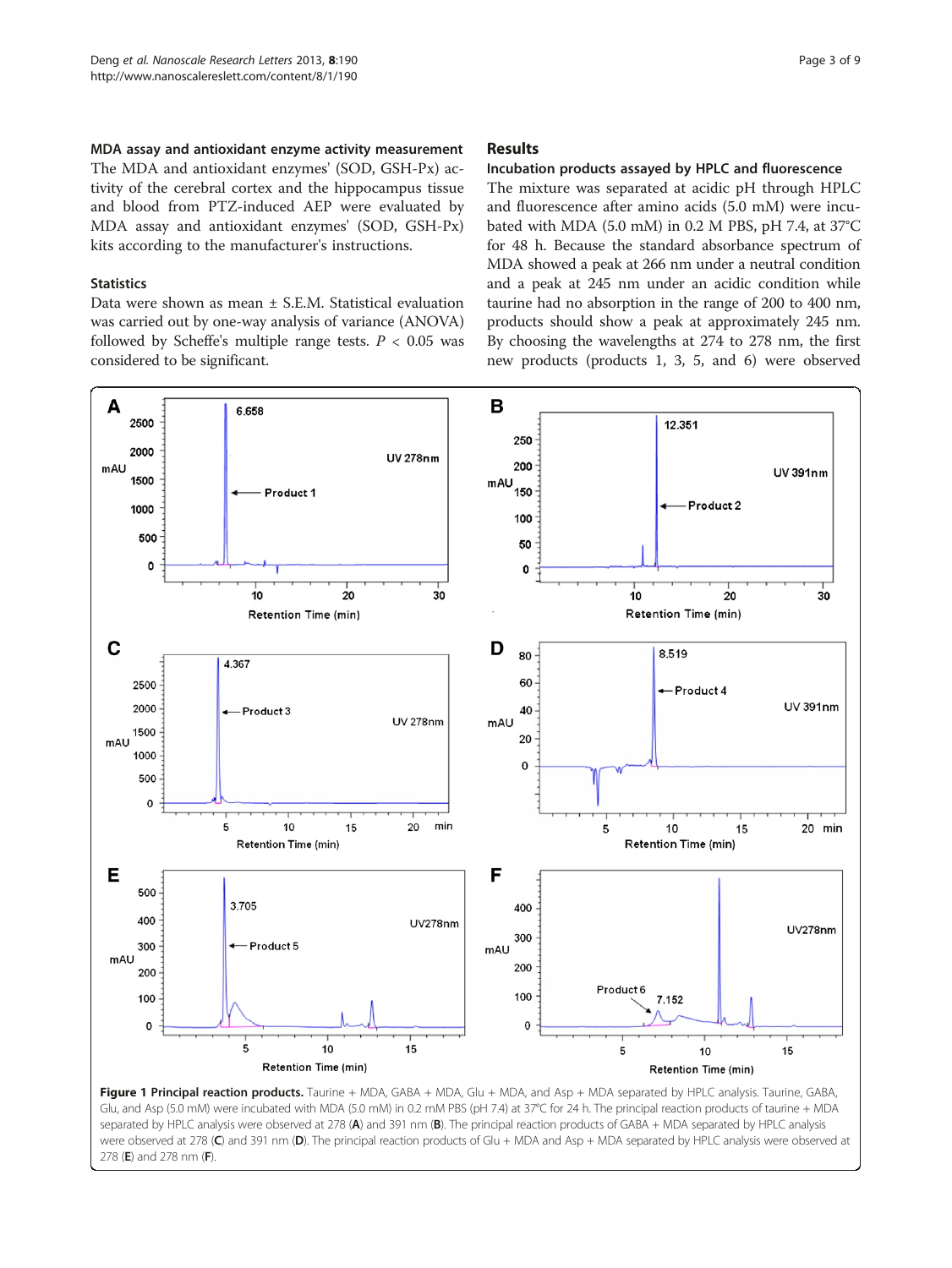<span id="page-3-0"></span>Table 1 UV absorption maxima and fluorescence Ex/Em values

| Compound             | UV absorption<br>maxima (nm) | <b>Fluorescence</b><br>$Ex/Em$ (nm) |
|----------------------|------------------------------|-------------------------------------|
| <b>MDA</b>           | 245                          | No                                  |
| Taurine              | <b>No</b>                    | No.                                 |
| <b>GABA</b>          | <b>No</b>                    | No.                                 |
| Glu                  | <b>No</b>                    | No.                                 |
| Asp                  | <b>No</b>                    | No.                                 |
| Product 1            | 278                          | No.                                 |
| Product <sub>2</sub> | 236, 263, 391                | 392/456                             |
| Product 3            | 274                          | No                                  |
| Product 4            | 231, 262, 394                | 395/458                             |
| Product 5            | 276                          | No                                  |
| Product 6            | 276                          | No                                  |

Values of the starting materials and products observed by incubation of taurine + MDA, GABA + MDA, Glu + MDA, and Asp + MDA for 48 h.

with the retention time of 6.658 min (Figure [1](#page-2-0)A), 4.367 min (Figure [1C](#page-2-0)), 3.705 min (Figure [1E](#page-2-0)), and 7.152 min (Figure [1](#page-2-0)F). The second new products (products 2 and 4) displayed simultaneous ultraviolet absorbance at 231 to 236 nm, 262 to 263 nm, and 391 to 394 nm with the retention time of 12.351 min (Figure [1](#page-2-0)B) and 8.519 min (Figure [1](#page-2-0)D). The first new product did not show any fluorescence, while the second new product showed a stable lipofuscin-like blue (excitation wavelength (Ex) 392 to 395 nm/emission wavelength (Em) 456 to 460 nm) fluorescence. The UV absorption maxima and fluorescence Ex/Em values of MDA, amino acids, and different products are shown in Table 1. These observations suggest that taurine or GABA reacts rapidly with MDA; in comparison, the reaction of Glu or Asp with MDA is difficult under supraphysiological conditions.

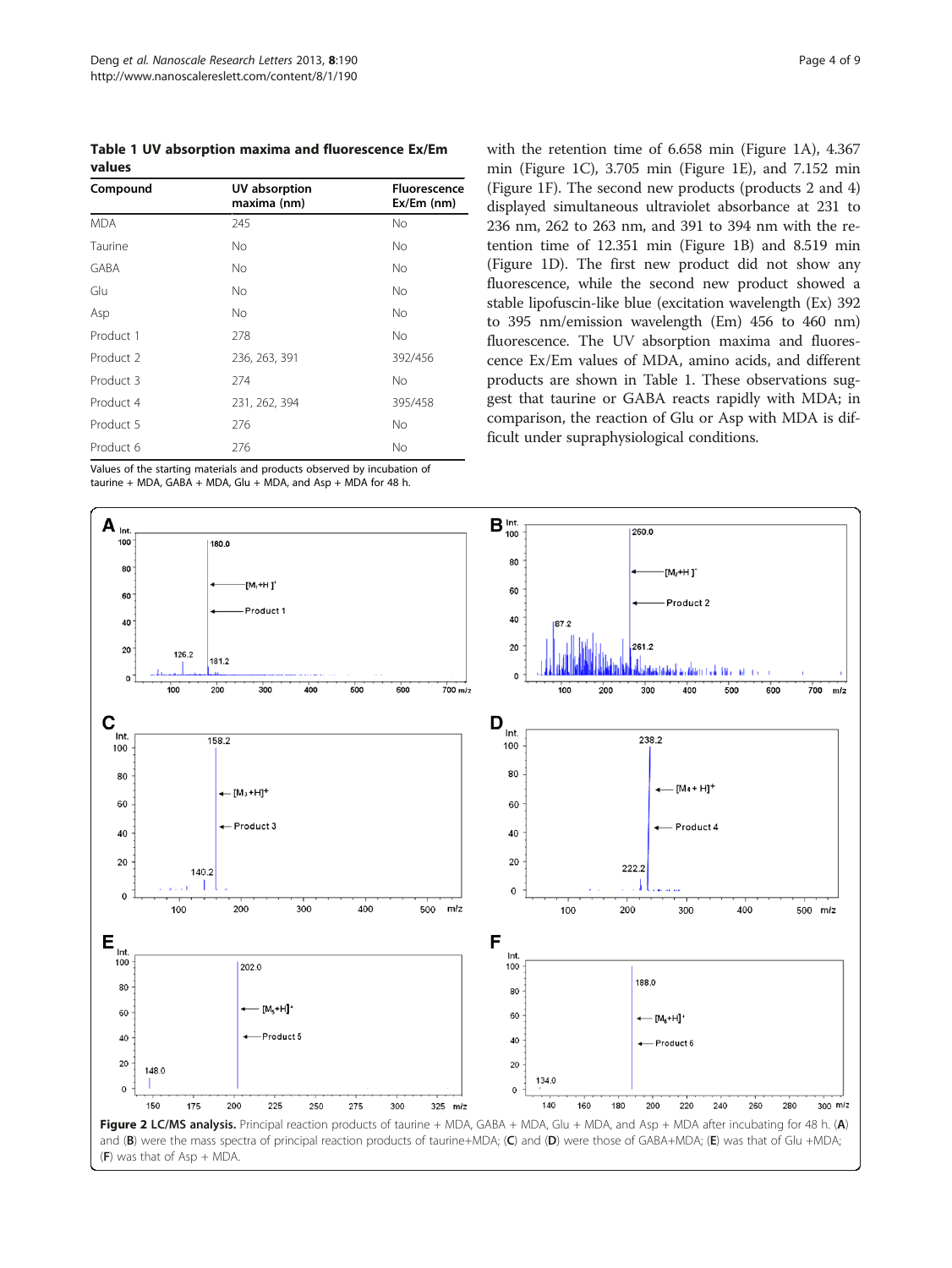#### <span id="page-4-0"></span>Identification of reaction products by LC/MS

The reaction products were identified using LC/MS after the mixtures of amino acids and MDA were incubated for about 48 h. The mixture of taurine + MDA was analyzed that a total ion current chromatogram in comparison with a DAD chromatogram and the mass spectrum corresponding to the retention time of product 1 was  $m/z$ 180.0  $[M_{P1} + H]^+$  (Figure [2A](#page-3-0)). Similarly, the mass spectrum corresponding to product 2 was  $m/z$  260.0  $[M_{P2}$  + H]+ (Figure [2](#page-3-0)B). After the mixture of GABA and MDA was incubated, the mass spectrum corresponding to the retention time of product 3 was  $m/z$  158.2  $[M_{p_3} + H]^+$ (Figure [2C](#page-3-0)). Similarly, the mass spectrum corresponding to product 4 was  $m/z$  [2](#page-3-0)38.2  $[M_{P4} + H]^+$  (Figure 2D). The mixture of Glu + MDA and Asp + MDA was analyzed. The mass spectrum corresponding to the retention time of product 5 was  $m/z$  [2](#page-3-0)02.0  $[M_{\text{PS}} + H]^+$  (Figure 2E) and that of product 6 was  $m/z$  187.0  $[M_{P6} + H]^+$  (Figure [2](#page-3-0)F). The molecular structures of different products can be illustrated in Figure 3 according to the molecular weight and the knowledge in the related research field [[7,13,31](#page-7-0)[,36,37](#page-8-0)]. The formation mechanism of products 2 and 4 was similar to that of the other fluorescent dihydropyridine derivatives, which are clearly elaborated by Kikugawa and Beppu and confirmatively reviewed by Esterbauer et al.

# Comparison of the formation of reaction products of taurine, GABA, Glu, or Asp with MDA

By comparison, the fast formation of products shows that taurine can react rapidly with MDA; the reaction activity of GABA with MDA is slightly weak, but those of Glu and Asp are very slow. The relativistic mass of the nonfluorescent product after reacting between taurine and MDA is 10 times as great as that of the reaction between Glu and MDA and 40 times as great as that between Asp and MDA. Between GABA and MDA, the relativistic mass is 4 times as great as that between Glu and MDA and 14 times as great as that between Asp and MDA (Figure [4](#page-5-0)). The relativistic mass of the fluorescent products after reacting between taurine and MDA is three times than that of the reaction between GABA and MDA in 24 h (Figure [5](#page-5-0)).

#### Content of MDA in PTZ-induced acute epileptic state rats

In the hippocampus of rat brains, the highest content of MDA is in AEP + normal saline (NS) group and lowest in the control + NS group. When AEP groups are treated using taurine or GABA, the MDA concentration of the taurine  $+$  AEP and GABA  $+$  AEP groups is reduced in comparison with that of the AEP + NS. The level of MDA of the AEP + NS group displays significant difference ( $P <$ 0.05) relative to that of the GABA + AEP group but has

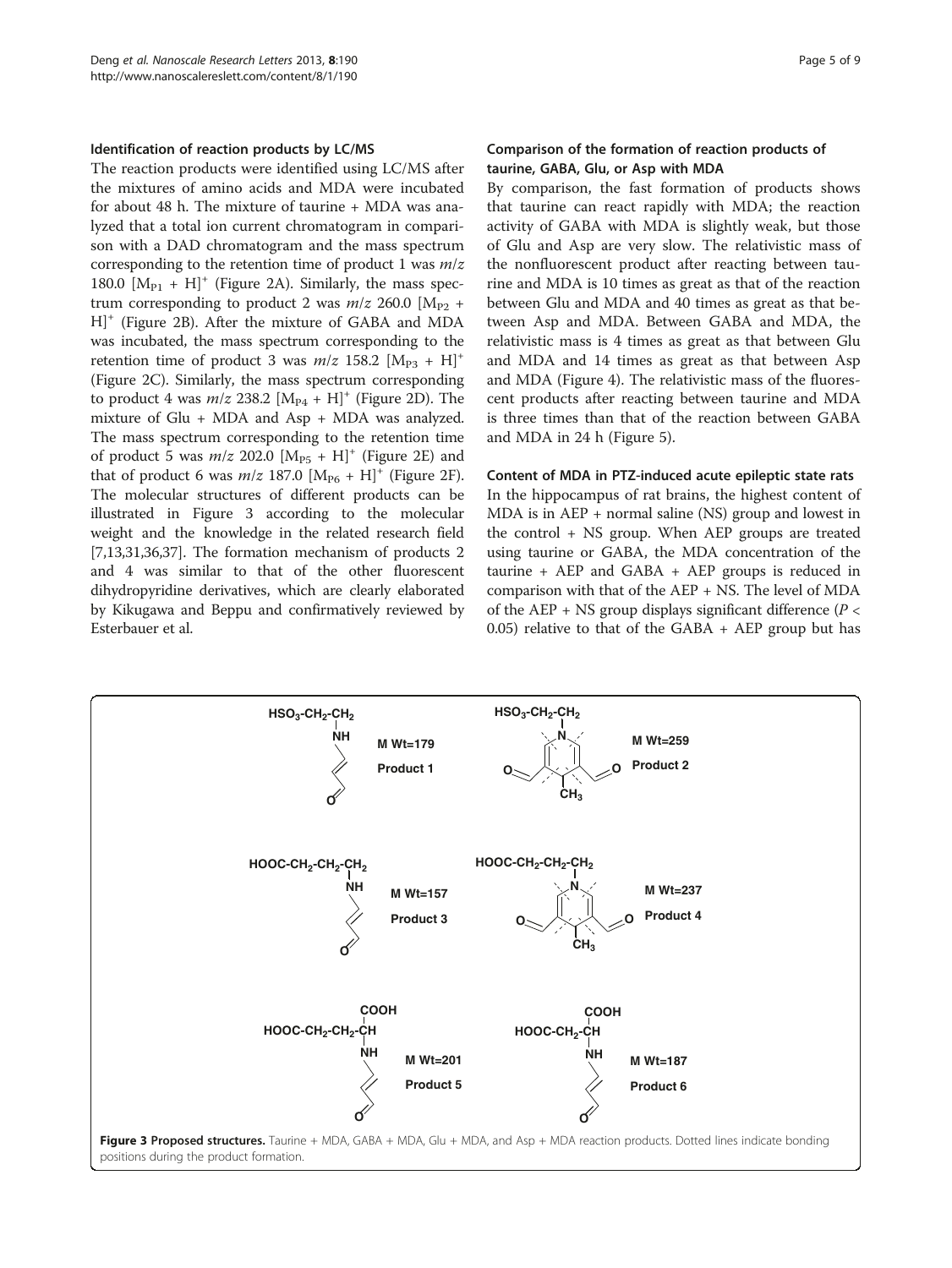<span id="page-5-0"></span>

no statistical significance relative to that of the taurine + AEP group. MDA concentrations among the taurine + AEP, GABA + AEP, and control + NS groups have no statistical significance. In the rat cerebral cortex, the highest content of MDA is in the acute epileptic state (AEP) + NS group. MDA concentrations of the taurine + AEP, GABA + AEP, and control + NS groups are very close to each another. When AEP groups are treated using taurine or GABA, the level of MDA of the AEP + NS group has

significant difference ( $P < 0.05$ ) relative to those of the GABA + AEP and taurine + AEP groups. MDA concentrations among the taurine + AEP, GABA + AEP, and control + NS groups have no statistical significance. In the rat serums, the highest content of MDA is in the AEP + NS group. However, the MDA concentration among the taurine + AEP, GABA + AEP, and control + NS groups has no statistical significance. MDA concentrations of different groups are shown in Table [2.](#page-6-0)

# Activities of SOD and GSH-Px in PTZ-induced acute epileptic state rats

In the hippocampus of rat brains, the activity of SOD is lowest for the AEP + NS group and highest for the control + NS group. When AEP groups are treated using taurine or GABA, SOD activities of the taurine + AEP and GABA + AEP groups are heightened more than that of the AEP + NS group. SOD activity of the AEP + NS group has significant difference ( $P < 0.05$ ) relative to that of the GABA + AEP and taurine + AEP group, but those among the taurine  $+$  AEP, GABA  $+$  AEP, and control  $+$ NS groups have no statistical significance. In the cerebral cortex of the rats, the activity of SOD is lowest in the AEP + NS group and slightly high in the control + NS group. When AEP groups are treated using taurine or GABA, the SOD activities of the taurine + AEP and GABA + AEP groups are heightened more than that of the control  $+$  NS, but those among the taurine  $+$  AEP,  $GABA + AEP$ , and control  $+ NS$  groups have no statistical significance. SOD activities of different groups are shown in Table [3.](#page-6-0)

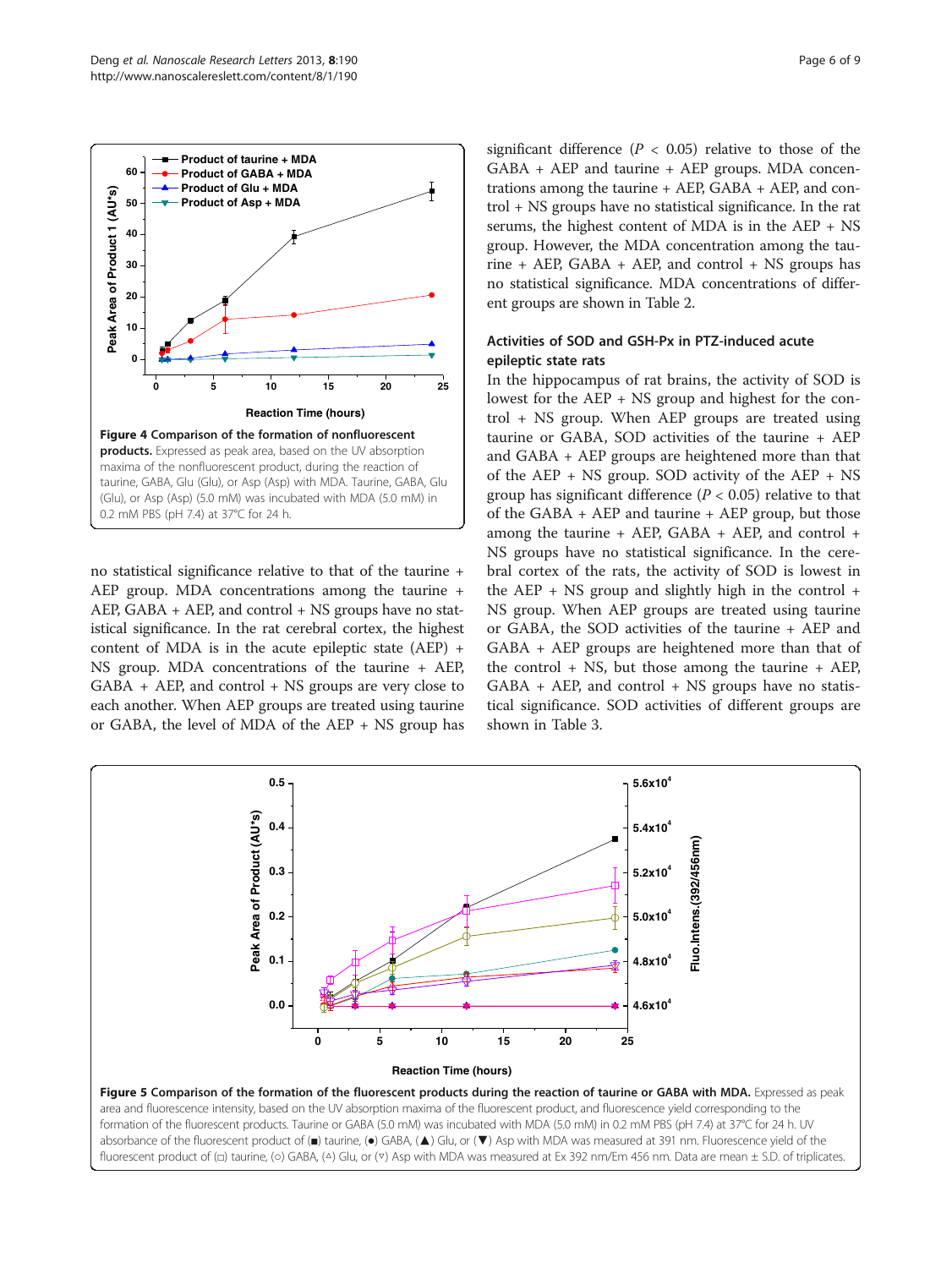<span id="page-6-0"></span>Table 2 Test result of MDA content of the hippocampus, cerebral cortex, and serum of every group  $(\bar{x} \pm s, n = 7)$ 

| Group          | <b>Hippocampus</b><br>(nmol/mg protein) | Cerebral cortex<br>(nmol/mg protein) | Serum<br>(mmol/mL) |
|----------------|-----------------------------------------|--------------------------------------|--------------------|
| $Control + NS$ | $14.20 + 4.54*$                         | $14.87 + 2.64*$                      | $10.00 \pm 5.19$   |
| $AEP + NS$     | $73.98 + 4.90$                          | $25.40 + 3.37$                       | $13.00 \pm 1.92$   |
| Taurine + AEP  | $18.46 + 2.27$                          | $14.55 + 3.61*$                      | $9.55 \pm 2.04$    |
| $GABA + AEP$   | $17.45 + 1.81*$                         | $15.72 + 7.38*$                      | $10.12 + 2.12$     |

Data were shown as mean  $\pm$  S.E.M. Statistical evaluation was carried out by one-way analysis of variance (ANOVA) followed by Scheffe's multiple range tests:  $*P < 0.05$ , AEP + NS versus control + NS, taurine + AEP, or GABA + AEP.

In the hippocampus of rat brains and cerebral cortex, the activity of GSH-Px is lowest in the AEP + NS group and close to each other in the taurine + AEP, GABA + AEP, and control + NS groups. When AEP groups are treated using taurine or GABA, the GSH-Px activity of the AEP + NS group shows significant difference  $(P < 0.05)$ relative to those of the GABA + AEP and taurine + AEP groups, but those among the taurine + AEP, GABA + AEP, and control + NS groups have no statistical significance. GSH-Px activities of different groups are shown in Table 4.

### **Discussion**

Taurine is widely applied as an antioxidant or dietary supplement and is demonstrated to reduce significantly MDA levels in the serum and/or tissue [\[38\]](#page-8-0). GABA is widely applied as an additive [[26](#page-7-0)]. Similarly, it is reported that Glu and Asp can prevent cardiac toxicity by alleviating oxidative stress [[30\]](#page-7-0).

Our results demonstrate that taurine or GABA reacts rapidly with MDA, and the reaction of Glu or Asp with MDA under supraphysiological conditions is difficult (Figures [1](#page-2-0) and [2\)](#page-3-0). The observations are consistent with the hypothesis that amino acids act as a sacrificial nucleophile, trapping reactive intermediates [[36,37\]](#page-8-0). Scavenging carbonyl function of four amino acids is shown in Figures [4](#page-5-0) and [5](#page-5-0). The strong inhibition effect of taurine and GABA on MDA and the fast formation of products show that taurine and GABA can react rapidly; however, the reaction of Glu or Asp with MDA is very weak under

Table 3 Test result of SOD activity of the hippocampus and cerebral cortex of every group  $(\bar{x} \pm s, n = 7)$ 

| Group          | <b>Hippocampus</b><br>(U/mg protein) | Cerebral cortex<br>(U/mg protein) |
|----------------|--------------------------------------|-----------------------------------|
| $Control + NS$ | $24.27 \pm 1.83*$                    | $18.22 + 0.31$                    |
| $AFP + NS$     | $20.14 + 0.56$                       | $16.68 + 1.96$                    |
| Taurine + AFP  | $23.86 + 1.73*$                      | $72.49 + 2.09$                    |
| $GABA + AFP$   | $23.16 + 1.38*$                      | $71.97 + 4.93$                    |

Data were shown as mean  $\pm$  S.E.M. Statistical evaluation was carried out by one-way analysis of variance (ANOVA) followed by Scheffe's multiple range tests:  $*P < 0.05$ , AEP + NS versus control + NS, taurine + AEP, or GABA + AEP.

Table 4 Test result of GSH-Px activity of the hippocampus and cerebral cortex of every group  $(\bar{x} \pm s, n = 7)$ 

| Groups        | <b>Hippocampus</b><br>(U/mg protein) | Cerebral cortex<br>(U/mg protein) |  |
|---------------|--------------------------------------|-----------------------------------|--|
| Control + NS  | $26.21 + 1.30*$                      | $32.14 + 10.97*$                  |  |
| $AFP + NS$    | $14.55 + 2.07$                       | $13.90 + 2.52$                    |  |
| Taurine + AFP | $28.17 + 3.11*$                      | $36.68 + 12.90*$                  |  |
| $GABA + AFP$  | $26.12 + 2.97*$                      | $37.65 + 8.47*$                   |  |

Data were shown as mean  $\pm$  S.E.M. Statistical evaluation was carried out by one-way analysis of variance (ANOVA) followed by Scheffe's multiple range tests:  $*P < 0.05$ , AEP + NS versus control + NS, taurine + AEP, or GABA + AEP.

supraphysiological conditions due to its different chemical structures (Table [1](#page-3-0), Figure [3](#page-4-0)). In addition, if it is thought of four amino acids in the context of the neural system, taurine and GABA are important inhibitory amino acid neurotransmitters, and Glu and Asp are significant excitatory amino acid neurotransmitters. Glu and Asp uptake induce excitotoxicity, thereby causing oxidative stress and further lipid peroxidation [\[6](#page-7-0)]. MDA-related carbonyl stress injures neurons by triggering  $Ca^{2+}$  influx and calcium overload [[39](#page-8-0)]. Indeed, it is possible that only taurine and GABA prevent neurons from damage with anticarbonylation toxic function besides inhibiting neuron superexcitation [\[40\]](#page-8-0). Also, studies [\[41](#page-8-0)] thought GABA treatment could prolong survival of transplanted β cells. MDA was considered to suppress cerebral function by breaking homeostasis between the excitation and inhibition [\[42\]](#page-8-0). However, MDA content in the brain tissue is enhanced dramatically to as high as 10 to 30 μm under pathophysiological conditions [\[43\]](#page-8-0), such as aging and neurodegenerative diseases [\[44,45](#page-8-0)]. Thus, in vivo system, these results are considered if taurine and GABA can scavenge active carbonyl besides MDA in neural tissues or cells such as the epileptic focus [[3](#page-7-0)] accumulated chemicals on their membrane. Here, taking AEP for example, the neuroprotective effects of taurine and GABA are investigated on peroxidation of the AEP model.

Our results have shown that MDA concentration was elevated and SOD activity decreased in the AEP rats. After administration of taurine and GABA in the cerebral cortex and hippocampus of AEP rats, the level of MDA was decreased significantly (Table 2), and the activities of SOD and GSH-Px were increased significantly. However, two administration groups had no statistical difference from each other as well as with the normal group (Tables 3 and 4). The result indicated that the peripherally administered taurine and GABA can scavenge free radicals and protect the tissue against active carbonyl harm.

#### Conclusions

Our study in vitro demonstrates that four amino acid neurotransmitters inhibit the formation of reactive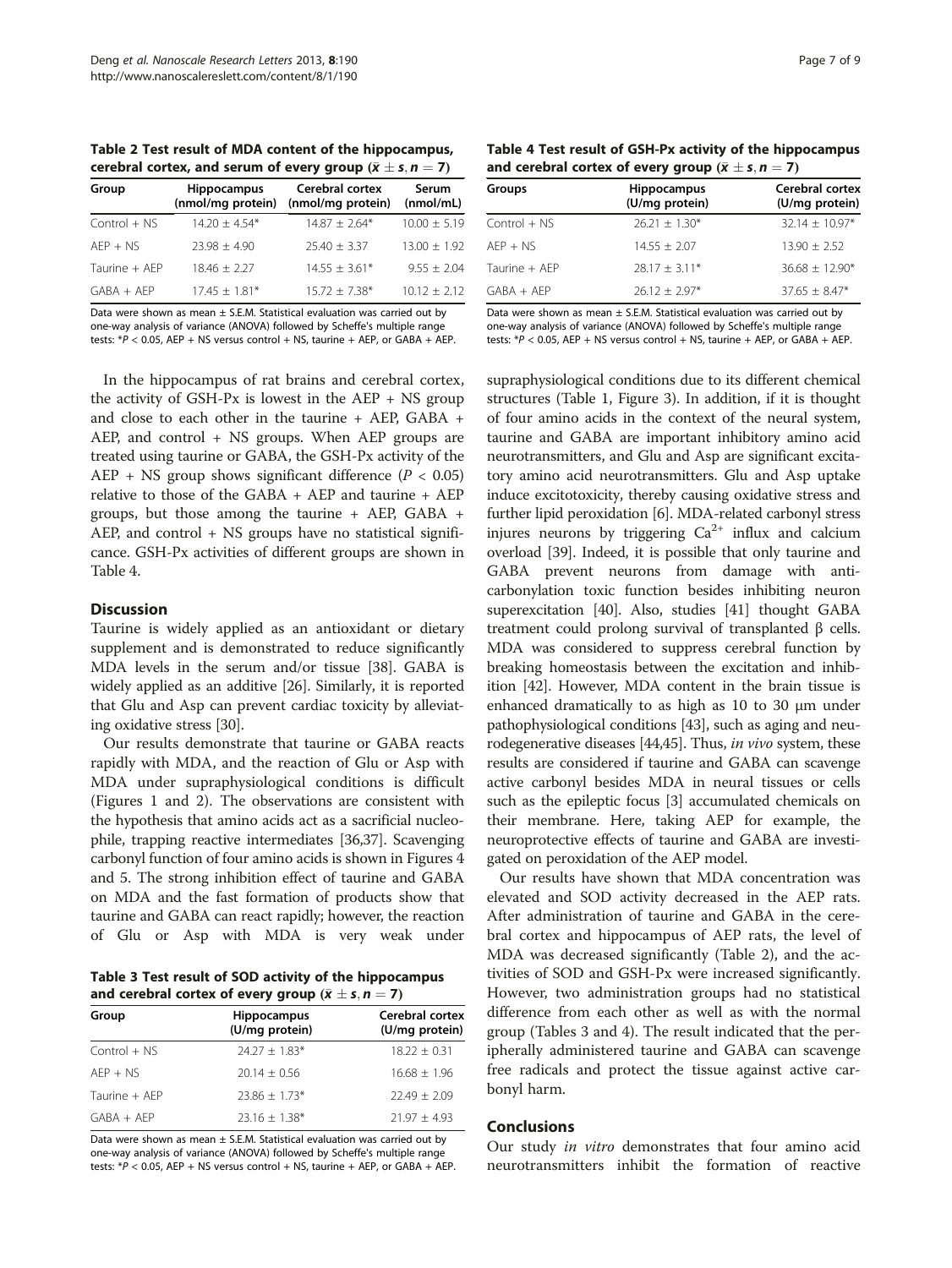<span id="page-7-0"></span>carbonyl intermediates during oxidative stress and react with MDA to form different conjugated complexes. These data illustrate taurine's or GABA's strong function to scavenge endogenous and/or further extrinsic unsaturated reactive carbonyls. In comparison, the scavenging function of Glu or Asp is very weak when reacting with MDA. The molecular mechanism of taurine's or GABA's inhibition and the investigation of its neuroprotective effects in vivo may prove useful for limiting the increased chemical modification of tissue proteins and cells on oxidative stress.

#### Competing interests

The authors declare that they have no competing interests.

#### Authors' contributions

YD and WW were responsible for carrying out the animal experimental work and the basic result analysis, as well as drafting the manuscript. PY was responsible for carrying out the HPLC analysis of the experimental work. ZX helped design the experiment and assisted with the result analysis. LX substantively edited the manuscript. XL was responsible for carrying out the incubation experiments. NH instigated and gave overall supervision to the project. All authors read and approved the final manuscript.

#### Acknowledgments

We gratefully acknowledge the support to this research from the Chinese 973 Project (no. 2010CB933903), the Key Scientific Research Fund of Hunan Provincial Education Department (11A030), Hunan Natural Scientific Foundation (12JJ6060), the Hunan Science and Technology Project (2012SK3105), and China Postdoctoral Science Foundation (2012M20980).

#### Author details

<sup>1</sup>Hunan Key Laboratory of Green Packaging and Application of Biological Nanotechnology, Hunan University of Technology, Zhuzhou, 412007, People's Republic of China. <sup>2</sup>State Key Laboratory of Bioelectronics, Southeast University, Nanjing, 210096, People's Republic of China. <sup>3</sup>Guangzhou The Bond Chemicals Co. Ltd., Guangzhou, 510530, People's Republic of China.

#### Received: 22 March 2013 Accepted: 5 April 2013 Published: 24 April 2013

#### References

- 1. Aldini G, Dalle-Donne I, Facino RM, Milzani A, Carini M: Intervention strategies to inhibit protein carbonylation by lipoxidation-derived reactive carbonyls. Med Res Rev 2007, 27:817–868.
- 2. Baillet A, Chanteperdrix V, Trocmé C, Casez P, Garrel C, Besson G: The role of oxidative stress in amyotrophic lateral sclerosis and Parkinson's disease. Neurochem Res 2010, 35:1530–1537.
- 3. Costello DJ, Delanty N: Oxidation injury in epilepsy: potential for antioxidant therapy? Expert Rev Neurother 2004, 4:541-553.
- 4. Gabbita SP, Lovell MA, Markesbery WR: Increased nuclear DNA oxidation in the brain in Alzheimer's disease. J Neurochem 1998, 71:2034–2040.
- 5. Smith MA, Hirai K, Hsiao K, Pappolla MA, Harris PL, Siedlak SL, Tabaton M, Perry G: Amyloid-b deposition in Alzheimer transgenic mice is associated with oxidative stress. J Neurochem 1998, 70:2212–2215.
- 6. Gironi M, Bianchi A, Russo A, Alberoni M, Ceresa L, Angelini A, Cursano C, Mariani E, Nemni R, Kullmann C, Farina E: Martinelli Boneschi F: Oxidative imbalance in different neurodegenerative diseases with memory impairment. Neurodegener Dis 2011, 8:129–137.
- 7. Esterbauer H, Schaur RJ, Zollner H: Chemistry and biochemistry of 4hydroxynonenal, malonaldehyde and related aldehydes. Free Radical Biol Med 1991, 11:81–128.
- 8. Dalle-Donne I, Giustarini D, Colombo R, Rossi R, Milzani A: Protein carbonylation in human diseases. Trends Mol Med 2003, 9:169–176.
- 9. Slatter DA, Murray M, Bailey AJ: Formation of a dihydropyridine derivative as a potential cross-link derived from malondialdehyde in physiological systems. FEBS Lett 1998, 421:180–184.
- 10. Casado A, Encarnación López-Fernández M, Concepción Casado M, de La Torre R: Lipid peroxidation and antioxidant enzyme activities in vascular and Alzheimer dementias. Neurochem Res 2008, 33:450–458.
- 11. Tomic S, Brkic S, Maric D, Mikic AN: Lipid and protein oxidation in female patients with chronic fatigue syndrome. Arch Med Sci 2012, 8(5):886-891.
- 12. Miyata T, Ueda Y, Saito A, Kurokawa K: Carbonyl stress and dialysis-related amyloidosis. Nephrol Dial Transplant 2000, 15:25–28.
- 13. Yin D: Biochemical basis of lipofuscin, ceroid, and age pigment-like fluorophores. Free Radical Biol Med 1996, 21:871–888.
- 14. Requena JR, Fu MX, Ahmed MU, Jenkins AJ, Lyons TJ, Baynes JW: Quantification of malondialdehyde and 4-hydroxynonenal adducts to lysine residues in native and oxidized human low-density lipoprotein. Biochem J 1997, 322:317–325.
- 15. Bonnes-Taourel D, Guérin MC, Torreilles J: Is malonaldehyde a valuable indicator of lipid peroxidation. Biochem Pharmacol 1992, 44:985–988.
- 16. Andersen JK: Oxidative stress in neurodegeneration: cause or consequence? Nat Rev Neurosci 2004, 5:S18–S25.
- 17. Browne SE, Ferrante RJ, Beal MF: Oxidative stress in Huntington's disease. Brain Pathol 1999, 9:147–163.
- 18. Hall ED, Andrus PK, Oostveen JA, Fleck TJ, Gurney ME: Relationship of oxygen radical-induced lipid peroxidative damage to disease onset and progression in a transgenic model of familial ALS. J Neurosci Res 1998, 53:66–77.
- 19. Gustaw-Rothenberg K, Kowalczuk K, Stryjecka-Zimmer M: Lipids peroxidation markers in Alzheimer's disease and vascular dementia. Geriatr Gerontol Int 2010, 10:161–166.
- 20. Greilberger J, Koidl C, Greilberger M, Lamprecht M, Schroecksnadel K, Leblhuber F, Fuchs D, Oettl K: Malondialdehyde, carbonyl proteins and albumin-disulphide as useful oxidative markers in mild cognitive impairment and Alzheimer's disease. Free Radic Res 2008, 42:633–638.
- 21. Medina-Hernández V, Ramos-Loyo J, Luquin S, Sánchez LF, García-Estrada J, Navarro-Ruiz A: Increased lipid peroxidation and neuron specific enolase in treatment refractory schizophrenics. J Psychiatr Res 2007, 41:652-658.
- 22. Keller JN, Mattson MP: Roles of lipid peroxidation in modulation of cellular signaling pathways, cell dysfunction, and death in the nervous system. Rev Neurosci 1998, 9:105-116.
- 23. Tabassum H, Parvez S, Rehman H, Banerjee BD, Raisuddin S: Catechin as an antioxidant in liver mitochondrial toxicity: inhibition of tamoxifeninduced protein oxidation and lipid peroxidation. J Biochem Molecul Toxicol 2007, 21:110–117.
- 24. Alvarez JG, Storey BT: Taurine, hypotaurine, epinephrine and albumin inhibit lipid peroxidation in rabbit spermatozoa and protect against loss of motility. Biol Reprod 1983, 29:548–555.
- 25. Cetin F, Dincer S, Ay R, Guney S: Systemic taurine prevents brain from lipopolysaccharide-induced lipid peroxidation in rats. Afr J Pharm Pharmacol 2012, 6:1099–1105.
- 26. Deng Y, He N, Xu L, Li X, Li S, Li Z, Liu H: A rapid scavenger of lipid peroxidation product malondialdehyde: new perspective of taurine. Adv Sci Lett 2011, 4:442–448.
- 27. Hayakawa K, Kimura M, Kasaha K, Matsumoto K, Sansawa H, Yamori Y: Effect of a γ-aminobutyric acid-enriched dairy product on the blood pressure of apontaneously hypertensive and normotensive Wistar-Kyoto rats. Brit J Nutr 2004, 92:411–417.
- 28. Leventhal AG, Wang Y, Pu M, Zhou Y, Ma Y: GABA and its agonists improved visual cortical function in senescent monkeys. Science 2003, 300(5620):812–815.
- 29. Hua T, Kao C, Sun Q, Li X, Zhou Y: Decreased proportion of GABA neurons accompanies age-related degradation of neuronal function in cat striate cortex. Brain Res Bull 2008, 75:119–125.
- 30. Song H, Xu X, Wang H, Wang H, Tao Y: Exogenous γ-aminobutyric acid alleviates oxidative damage caused by aluminium and proton stresses n barley seedlings. J Sci Food Agric 2010, 90:1410–1416.
- 31. Sivakumar R, Babu PVA, Shyamaladevi CS: Asp and Glu prevents isoproterenol-induced cardiac toxicity by alleviating oxidative stress in rats. Exp Toxicol Pathol 2011, 63:137–142.
- 32. Kikugawa K, Beppu M: Involvement of lipid oxidative products in the formation of fluorescent and cross-linked proteins. Chem Phys Lipids 1987, 44:277–296.
- 33. Deng Y, Xu L, Zeng X, Li Z, Qin B, He N: New perspective of GABA as an inhibitor of formation of advanced lipoxidation end-products: it's interaction with malondiadehyde. J Biomed Nanotechnol 2010, 6:318–324.